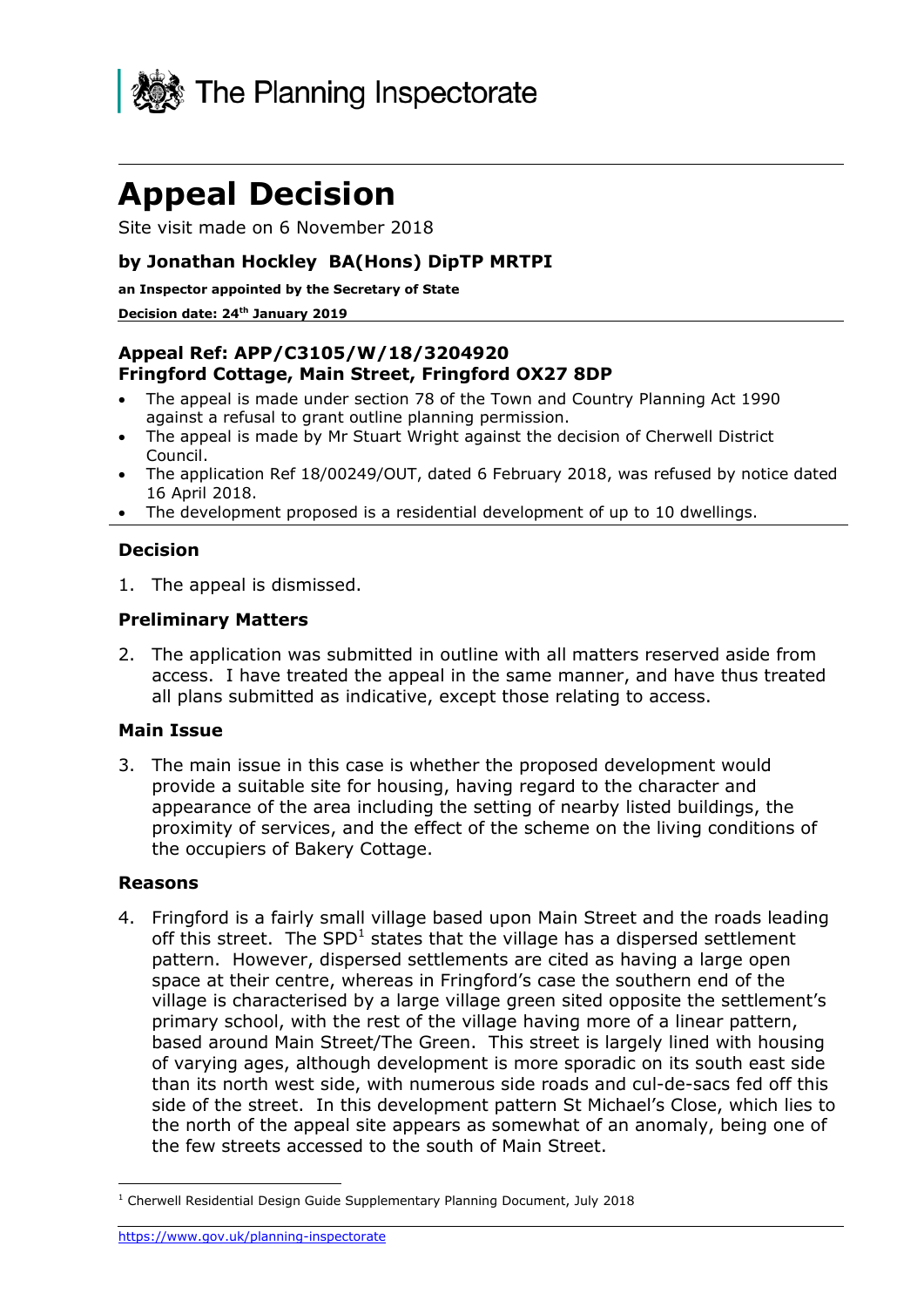- 5. The roughly rectangular appeal site lies on the south east side of the street and mainly consists of a fairly large field/paddock set to the rear of Fringford Cottage, and would be accessed by an improved existing drive set to the side of this property, currently used to access the rear of the house and outbuildings.
- 6. On the other side of the access lies the northern side of Bakery Cottage. This cottage is part of a row of four properties which seemingly consists of 2 central one and a half storey thatched properties bookended by 2 two-storey tile roofed houses. Bakery Cottage is one such end property. The structure is a Grade II listed building, with, from the listing description, the central thatched elements of the whole building being listed. To the rear the houses have relatively shallow areas for sitting out in, opening out into a more open area which has the character of an orchard at its end and appeared to have partly communal access to the properties.
- 7. The proposal would provide up to 10 dwellings, with the indicative layout detailing how these could be accommodated within the site. The rear of the site would appear to project slightly further to the south east than the existing rear line of development from St Michael's Close. To the south west, while the top of the site would fall in a rough line from the rear of the orchard type land to the rear of Bakery Cottage and its attached neighbours, the majority of the site would border open fields. The south east end of the site borders further fields/paddocks, and a footpath runs along the north east side of the site.
- 8. The proposal would introduce a reasonably substantial new housing scheme into an area of the village which has remained free of development, and would push the visual envelope of the settlement across from the rear of St Michael's Close towards the south west. In this context I do not agree that physically it would tie in with St Michael's Close rounding off this part of the village; to my mind St Michael's Close is something of an anomaly in terms of the development of the village and the proposal would accentuate this anomalous effect, however the detailed design was considered. Such an effect would be clearly visible from reasonably substantial stretches of the nearby public footpath, where the scheme would mask the current views of the linear development to the rear of Main Street that predominates in this area of the village to the south west of St Michael's Close, and would appear poorly integrated with the village form, causing harm to the character and appearance of the area.
- 9. The appellant has submitted a Landscape and Visual Assessment, which considers the impact of the proposal on the adjacent footpath, stating that the value of viewpoints along the footpath is high and medium depending on location but that users of the footpath would be viewing the site in a transitory way while they focus on the route ahead. However, the speed of transition on a rural footpath would be slow and given the extent of views that can and would be possible of the site I consider that the scheme would clearly alter the perception of the village form and development pattern from such viewpoints. I also do not consider that such harm would be mitigated by landscaping, which would take time to establish and would do little to change or mask the form of the proposal compared to the areas to the south.
- 10. Section 66(1) of the Planning (Listed Building and Conservation Areas) Act 1990 requires that when considering whether to grant planning permission for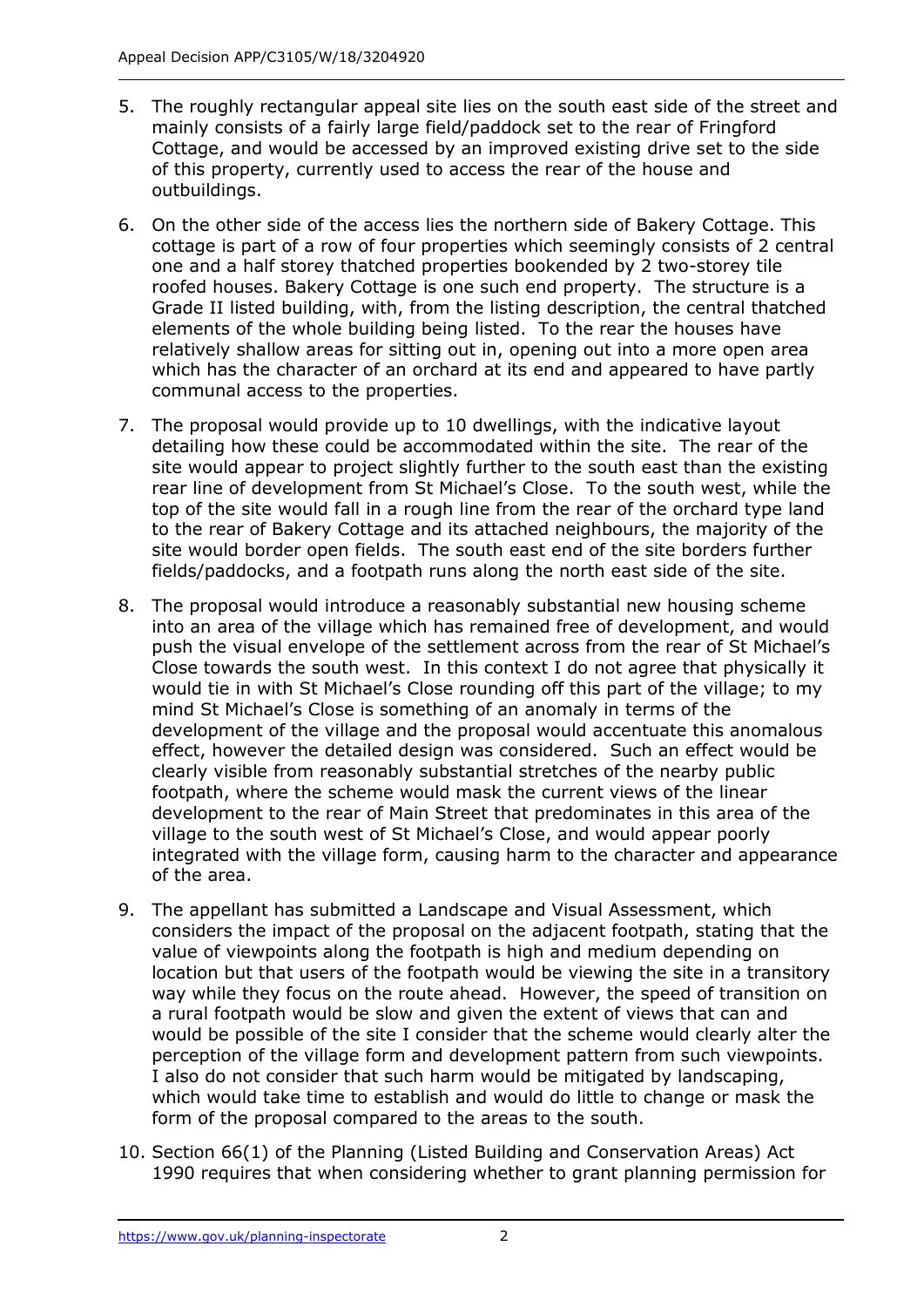development which affects the setting of a listed building, special regard should be had to the desirability of preserving its setting.

- 11. Paragraph 193 of the National Planning Policy Framework (the Framework) says when considering the impact of a proposed development on the significance of a designated heritage asset, great weight should be given to the asset's conservation, irrespective of whether any potential harm amounts to substantial harm, total loss or less than substantial harm to its significance. Significance can be harmed or lost through alteration or destruction of a heritage asset, or by development within its setting. The Framework defines setting as the surroundings in which the asset is experienced. Elements of setting may make a positive or negative contribution to the significance of an asset, may affect the ability to appreciate that significance, or may be neutral.
- 12. I note details of a consent granted to the rear of Bakery Cottage for a 2 storey extension. However, be that as it may, and despite other alterations to the rear of the 4 cottages, part of the character of the listed building derives from its rural setting, including the orchard type rear garden and parts of the surrounding farmland in proximity to the building, including the appeal site, despite its distance in parts from the actual built structure of the listed building. Such areas all fall within the surroundings of the heritage asset in which it is experienced and thus fall within the setting of the listed building.
- 13. For the reasons given above the development of the site would have an adverse effect, changing and altering an element of the setting of the heritage asset from a rural to a suburban one. However, given that the development would only occupy a proportion of the setting of the heritage asset and no harm would be caused to the historic fabric of the listed building, such harm would be less than substantial.
- 14. Concern is raised over the effect of the scheme upon the living conditions of a neighbouring resident. The proposal would result in the existing access serving Fringford Cottage being improved and the residents of the additional proposed 10 houses using it to access their properties, in fairly close proximity to Bakery Cottage. I noted on my site visit the peaceful sitting out area to the rear of this Cottage, which is located next to a fairly high wall marking the boundary between the two properties. This boundary is largely supplemented by evergreen trees.
- 15. The width of the access is such that space can be left between the side of the access road and the boundary wall, allowing for more substantial landscaping to be planted, and supplemented with an acoustic fence as suggested by the appellant. The amount of traffic generated by 10 residential properties would not be substantial, and I do not consider that harm caused by the proposal in this regard, with the benefit of suitable conditions for mitigation, would be substantial.
- 16. Policy Villages 1 of the Local Plan<sup>2</sup> designates Fringford as a 'service village' where minor development, infilling and conversions are permissible. Supporting text to the policy states that infilling refers to the development of a small gap in an otherwise continuous built-up frontage. Under such a definition the proposal would not constitute infilling. Further supporting text states that in assessing whether proposals constitute acceptable 'minor development',

<sup>-</sup><sup>2</sup> The Cherwell Local Plan 2011-2031, Part 1, Adopted July 2015.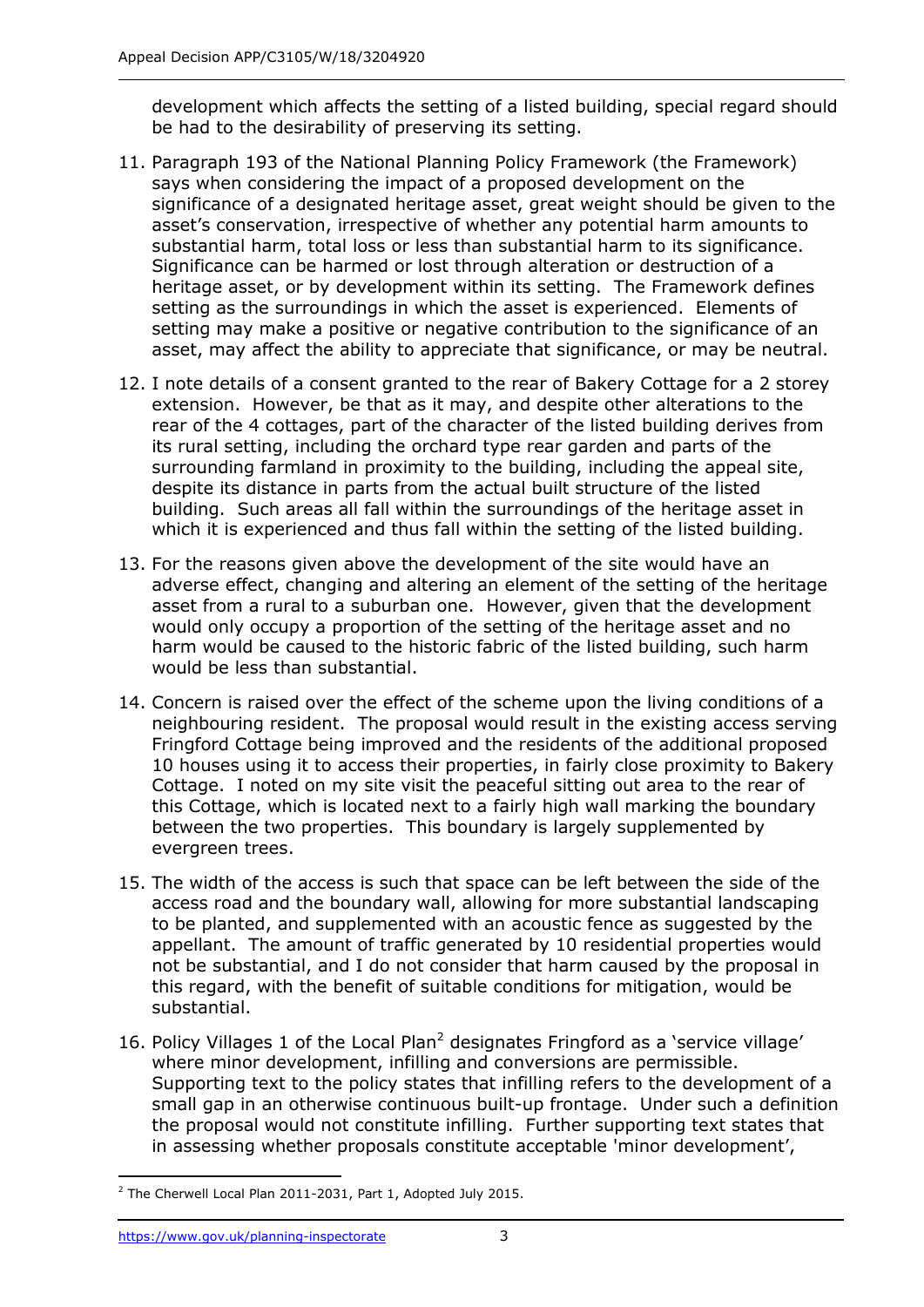regard will be given to the size of the village and the level of service provision, the site's context within the existing built environment, whether it is in keeping with the character and form of the village, its local landscape setting and careful consideration of the appropriate scale of development.

- 17. Evidence is submitted of the facilities within the settlement. These mainly consist of the primary and pre-school, public house, church and village hall. While therefore some services are present within the village these are by no means comprehensive. Furthermore, there is mixed evidence concerning bus services to and from the village, with regular bus services only taking place on a Thursday and possibly a Friday, supplemented by a demand responsive bus. The Thursday service only appears to include 1 journey each way and the demand responsive option only runs between the hours of 10:15 and 14:30.
- 18. Aside from the school and the pub therefore I consider that the future residents of the proposal would use private transport for most of their day to day needs. I also note in the context of policy Villages 1 that the bus service as it exists today represents a downgrade on a previous service that existed at the time of the adoption of the local plan, and do not consider that the provision of a travel pack to future residents would mitigate the lack of a regular scheduled bus service. While acknowledging that sustainable transport options vary from urban to rural areas I do not consider therefore that the proposed 10 houses would be located within an area with sufficient service provision.
- 19. I am not convinced therefore that, while noting the size of the scheme compared to the size of the village overall, given the level of service provision in the village, particularly when coupled with the harm that I have identified above that the scheme would cause to the character and form of the village, that the proposal would constitute 'minor development' in the context of Fringford and therefore consider that the scheme would be contrary to policy Villages 1.
- 20. Policy Villages 2 allocates 750 dwellings across service villages during the plan period, but does not state how such houses will be distributed across the various settlements. In identifying sites for such provision, particular regard will be given to various criteria, including whether the land has been previously developed or is of lesser environmental value, whether development would contribute in enhancing the built environment, and whether the site is well located to services and facilities. There is disagreement between the parties over the proportion of the site which would constitute previously developed land. However, notwithstanding this point, given my views above over the sites conflict with policy Villages 1 and that the development would not contribute to enhancing the built environment or would be well located to service and facilities then I am of the view that the proposal would also be contrary to policy Villages 2.
- 21. Policy ESD 1 of the Local Plan states that measures will be taken to mitigate the impact of development within the District on climate change, including by distributing growth to the most sustainable locations as defined in the Plan and delivering development that seeks to reduce the need to travel and which encourages sustainable travel options. While the proposal would be located in the most sustainable location as defined in the Local Plan the weight I provide to this is reduced by the bus service reduction since the local plan was adopted and the development would not reduce the need to travel or encourage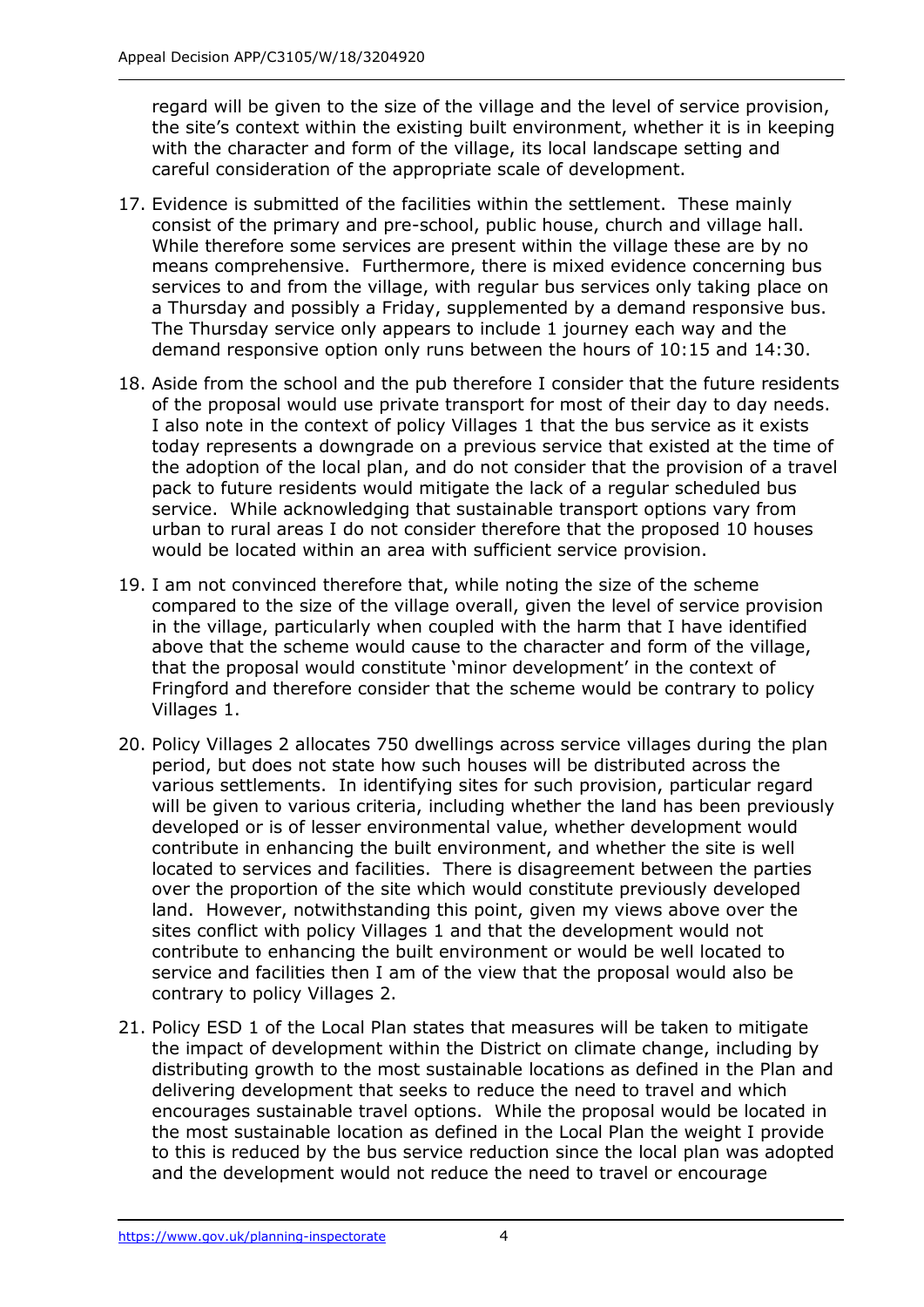sustainable travel options. In the round I therefore consider that the proposal would also be contrary to this policy.

- 22. Policies ESD13 and ESD15 of the Local Plan are also cited in the decision notice. While I do not consider that the scheme would be contrary to the element of policy ESD15 which states that development proposals should consider the amenity of existing development, I am of the view that the proposal would be contrary to other parts of policy ESD15 as well as to ESD13, which together state that proposals will not be permitted if they would be inconsistent with local character or harm the setting of settlements, buildings or structures, and should conserve, sustain and enhance designated heritage assets.
- 23. The scheme would create 10 new properties, which would provide economic and social benefits for the local area in terms of both the construction of the houses and also the activities of the future residents of the dwellings, as well as through the New Homes Bonus. However, such public benefits in an area where both parties agree does not have a lack of housing supply would not outweigh the less than substantial harm that would be caused to the significance of the nearby listed building, to which I am required to give great weight to, and the proposal would therefore be contrary to the Framework.
- 24. I therefore conclude that while the proposed development would not have an adverse effect on the living conditions of the occupiers of Bakery Cottage, it would not provide a suitable site for housing, having regard to the character and appearance of the area including the setting of nearby listed buildings and the proximity of services. The proposal would be contrary to policies Villages 1, Villages 2, ESD1, ESD13 and ESD15 of the Local Plan, as well as to the Framework.
- 25. The appellant refers me to a Council Housing and Economic Land Availability Assessment (HELAA) which considered that the site could accommodate 14 dwellings, and notes that as part of this process the site was visited by Council planning officers to appraise. Planning Practice Guidance states that the use of a HELAA can be to inform assessments of housing land supply and that it is an important evidence source to inform plan making but does not in itself determine whether a site should be allocated for development; it is the role of the HELAA to provide information on the range of sites which are available to meet need but it is for the development plan to determine which of the sites are the most suitable to meet those needs. Above I have considered that the proposal would be contrary to the development plan, and while I provide moderate weight to the HELAA this does not outweigh such conflict.

## *Other matters*

26. The decision notice contained two reasons for refusal relating to drainage and the lack of a planning obligation. During the course of the appeal both matters have been resolved between the parties and a completed unilateral undertaking, agreeable to the Council, has been submitted by the appellant. Based on all that I have seen and read I have no reason to disagree with the main parties views on the drainage strategy for the site. In terms of the unilateral undertaking, while I note that it provides for off-site open space and play area contributions, as well as a footpath contribution, given that I am dismissing the appeal on other grounds I have not considered this matter further.